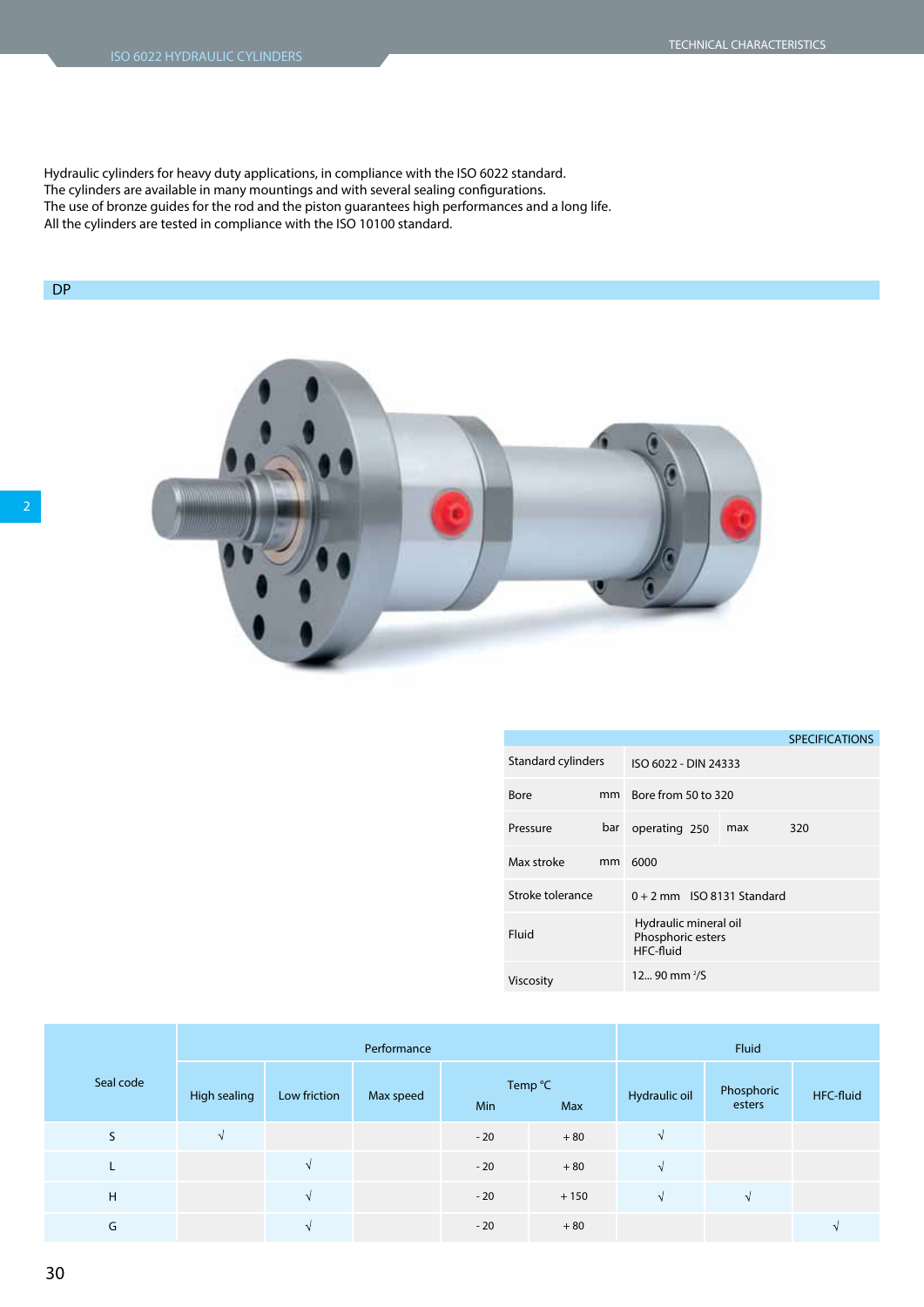

|                | Component                        | <b>Material</b>                          | Specifications              |
|----------------|----------------------------------|------------------------------------------|-----------------------------|
|                | Closing flange                   | Steel                                    |                             |
| 2              | Front head                       | Steel                                    |                             |
| 3              | Guide bushing                    | Bronze                                   |                             |
| $\overline{4}$ | Cushioning adjusting + air bleed | Steel                                    |                             |
| 5              | Counter flange                   | Steel                                    |                             |
| 6              | Piston rod                       | Hardened and tempered chromeplated steel | Cr 25um ISO f7 - Ra 0.20 um |
|                | Cylinder body                    | Steel                                    | Honed H8 - Ra 0.40 µm       |
| 8              | Front cushioning                 | Hardened steel                           |                             |
| 9              | Piston                           | Steel                                    |                             |
| 10             | Rear cushioning                  | Hardened steel                           |                             |
| 11             | Rear head                        | Steel                                    |                             |
|                |                                  |                                          |                             |

|    | Component            | Groove     | <b>Material</b>   |               |                           |                 |  |  |  |  |
|----|----------------------|------------|-------------------|---------------|---------------------------|-----------------|--|--|--|--|
|    |                      |            | S                 | L             | H                         | G               |  |  |  |  |
| 12 | Rod wiper            |            | $NBR + PTFE$      | $NBR + PTFE$  | Viton $\degree$ + PTFE    | $NBR + PTFE CG$ |  |  |  |  |
| 13 | Rod seal             | ISO 7425/2 | PU                | $NBR + PTFE$  | Viton <sup>®</sup> + PTFE | $NBR + PTFE CG$ |  |  |  |  |
| 14 | Head-bushing sealing |            | $NBR + PTFE$      | $NBR + PTFE$  | Viton $\degree$ + PTFE    | $NBR + PTFE CG$ |  |  |  |  |
| 15 | Rod seal             | ISO 7425/2 | $NBR + PTFE$      | $NBR + PTFE$  | Viton <sup>®</sup> + PTFE | $NBR + PTFE CG$ |  |  |  |  |
| 16 | Tube seal            |            | <b>NBR</b>        | <b>NBR</b>    | Viton <sup>®</sup>        | <b>NBR</b>      |  |  |  |  |
| 17 | Piston seals         | ISO 7425/1 | $NBR + PTFE + PU$ | $NBR + PTFE$  | Viton $\degree$ + PTFE    | $NBR + PTFE CG$ |  |  |  |  |
| 18 | Piston guide         |            | Bronze            | <b>Bronze</b> | Bronze                    | <b>Bronze</b>   |  |  |  |  |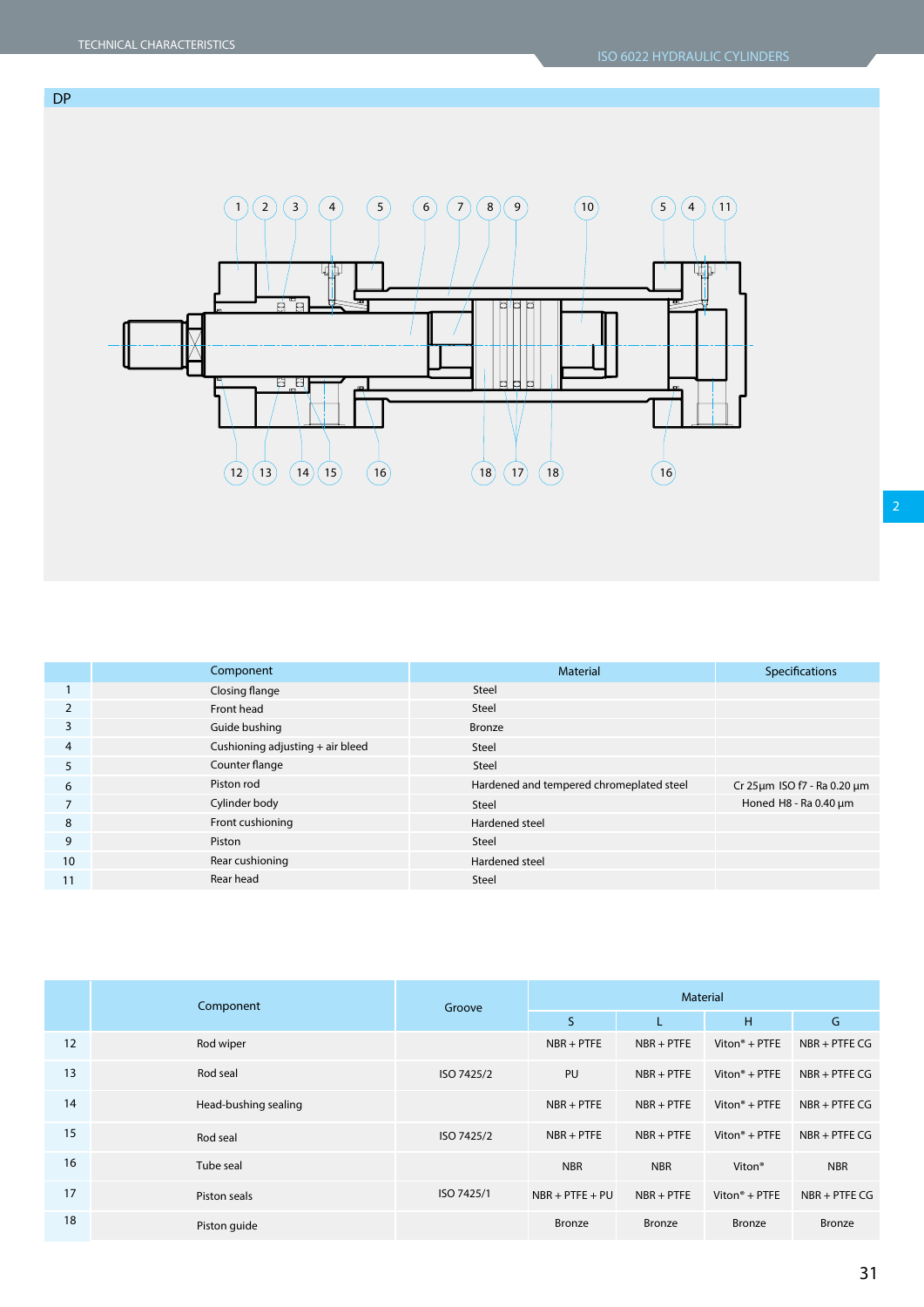



**D ISO MP6 DISMANTABLE CLEVIS WITH BALL JOINTED EYE** 





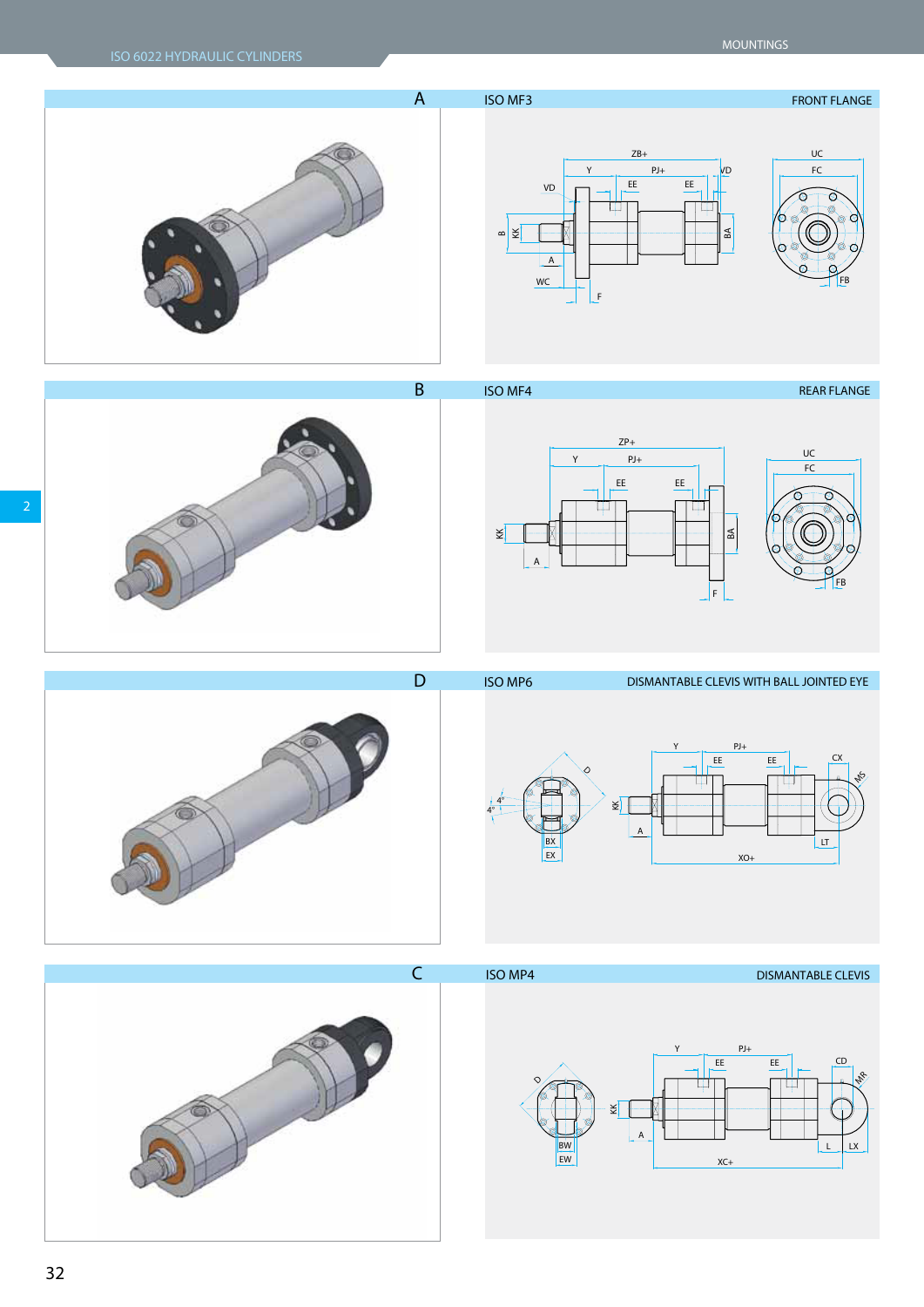







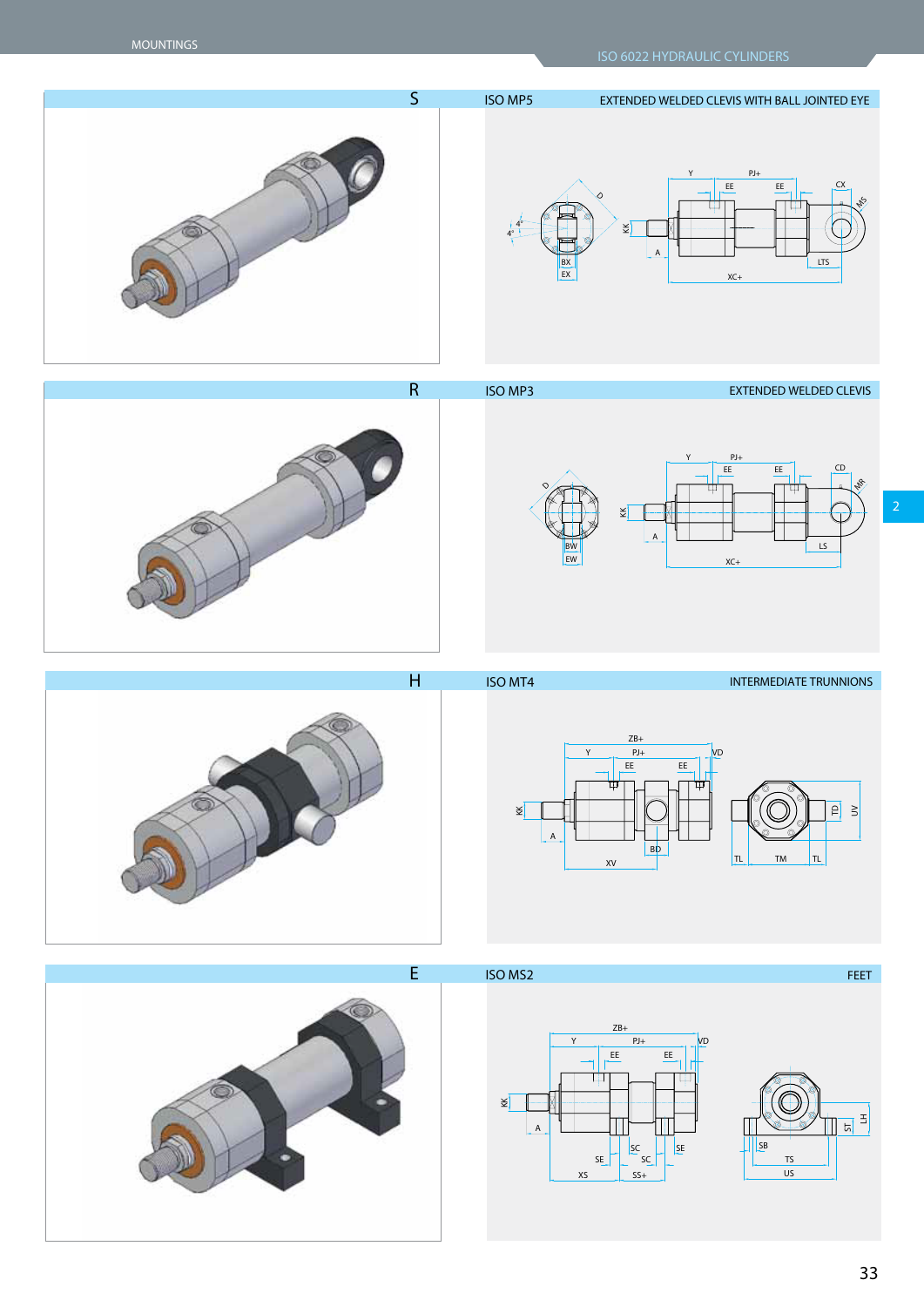













**34**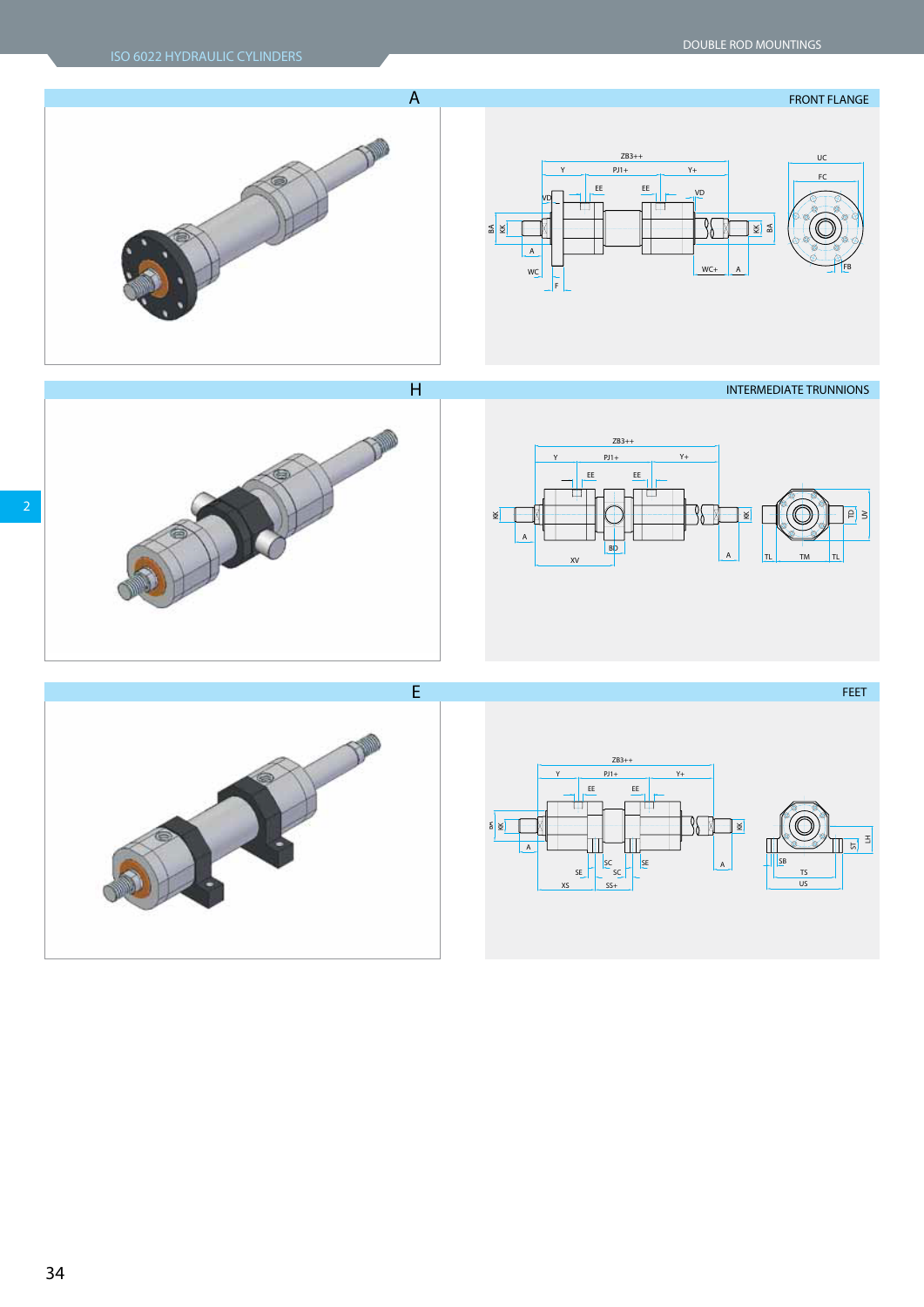ISO 6022 HYDRAULIC CYLINDERS

| <b>Bore</b>      |          |    | 50         | 63                      |            | 80                                                |            |        | 100      | 125               |            | $140*$       |            |       | 160            |       | 200              |        | 250        | 320                                                        |            |     |     |            |  |
|------------------|----------|----|------------|-------------------------|------------|---------------------------------------------------|------------|--------|----------|-------------------|------------|--------------|------------|-------|----------------|-------|------------------|--------|------------|------------------------------------------------------------|------------|-----|-----|------------|--|
| Bf8              |          |    | 63         | 75                      |            | 90                                                |            |        | 110      |                   | 132        |              | 145        |       | 160            |       | 200              | 250    |            | 320                                                        |            |     |     |            |  |
| BA f8            |          |    | 63         | 75                      |            | 90                                                |            |        | 110      | 132               |            |              | 145        | 160   |                | 200   |                  |        | 250        |                                                            | 320        |     |     |            |  |
| <b>BD</b>        |          |    | 38         | 48                      |            | 58                                                |            | 73     |          | 88                |            |              | 98         |       | 108            |       | 133              |        | 180        |                                                            | 220        |     |     |            |  |
| <b>BW</b>        |          |    | 27         | 35                      |            | 40                                                |            |        | 52       | 60                |            |              | 65         |       | 84             |       | 102              |        | 130        | 162                                                        |            |     |     |            |  |
| BX               |          |    | 27         | 35                      |            | 40                                                |            |        | 52       |                   | 60         |              | 65         |       | 84             |       | 102              |        | 130        | 162                                                        |            |     |     |            |  |
| CD <sub>H9</sub> |          |    | 32         | 40                      |            | 50                                                |            | 63     |          | 80                |            |              | 90         |       | 100            |       | 125              |        | 160        | 200                                                        |            |     |     |            |  |
| CX <sub>H7</sub> |          |    | 32         | 40                      |            | 50                                                |            | 63     |          | $80\,$            |            |              | 90         |       | 100            |       | 125              |        | 160        | 200                                                        |            |     |     |            |  |
| D max            |          |    | 105        |                         | 124        | 148                                               |            |        | 175      | 207               |            |              | 255        |       | 270            |       | 330              |        | 412        | 510                                                        |            |     |     |            |  |
| EW               |          |    | 32         | 40                      |            | 50                                                |            |        | 63       | 80                |            |              | 90         |       | 100            |       | 125              |        | 160        | 200                                                        |            |     |     |            |  |
| EX               |          |    | 32         | 40                      |            | 50                                                |            |        | 63       |                   | 80         |              | 90         |       | 100            |       | 125              |        | 160        | 200                                                        |            |     |     |            |  |
| EE.              |          |    | $G$ 1/2"   |                         | G3/4"      | $G$ 3/4"                                          |            | $G1$ " |          | $G1$ "            |            |              | G 1 1/4"   |       | G 1 1/4"       |       | G 1 1/4"         |        | G 1 1/2"   |                                                            | G 1 1/2"   |     |     |            |  |
| F                |          | 25 |            | 28                      |            | 32                                                |            | 36     |          | 40                |            |              | 40         | 45    |                |       | 56               | 63     |            | $80\,$                                                     |            |     |     |            |  |
| FB               |          |    | 8 x Ø 13.5 |                         | 8 x Ø 13.5 |                                                   | 8 x Ø 17.5 |        | 8 x Ø 22 |                   | 8 x Ø 22   |              | 8 x Ø 26   |       | 8 x Ø 26       |       | 8 x Ø 33         |        | 8 x Ø 39   |                                                            | 8 x Ø 45   |     |     |            |  |
| FC               |          |    | 132        |                         | 150        | 180                                               |            |        | 212      |                   | 250        |              | 300        |       | 315            |       | 385              |        | 475        | 600                                                        |            |     |     |            |  |
| L                |          |    | 40         | 50                      |            | 63                                                |            | 71     |          |                   | 90         |              | 115        |       | 112            |       | 160              |        | 200        | 250                                                        |            |     |     |            |  |
| LS               |          |    | 65         | 78                      |            | 95                                                |            |        | 107      |                   | 130        |              | 155        |       | 157            |       | 216              |        | 263        | 330                                                        |            |     |     |            |  |
| LT.              |          |    | 40         | 50                      |            | 63                                                |            |        | 71       | 90                |            |              | 115        |       | 112            |       | 160              |        | 200        | 250                                                        |            |     |     |            |  |
| <b>LTS</b>       |          |    | 65         | 78                      |            | 95                                                |            |        | 107      | 130               |            |              | 155        |       | 157            |       | 216              |        | 263        | 330                                                        |            |     |     |            |  |
| LH h10           |          |    | 60         | 68                      |            | $80\,$                                            |            | 95     |          | 115               |            |              | 135        |       | 145            |       | 170              |        | 215        | 260                                                        |            |     |     |            |  |
| <b>MR</b>        |          |    | 38         | 50                      |            | 61.5                                              |            |        | 71       | 90                |            |              | 113        |       | 112            |       | 145              |        | 178        | 230                                                        |            |     |     |            |  |
| <b>MS</b>        |          |    | 38         | 50                      |            | 61.5                                              |            |        | 71       | 90                |            |              | 113        |       | 112            |       | 145              |        | 178        | 230                                                        |            |     |     |            |  |
| PJ               |          |    | $120+$     |                         | $136+$     | $156+$                                            |            |        | $172+$   |                   | $205+$     |              | $208+$     |       | $235+$         |       | $278+$           |        | $325+$     | $350+$                                                     |            |     |     |            |  |
| PJ1              |          |    | $120+$     |                         | $136+$     | $156+$                                            |            |        | $172+$   |                   | $214+$     |              | $208+$     |       | $240+$         |       | $280+$           |        | $320+$     | $350+$                                                     |            |     |     |            |  |
| SB               |          |    | 11         |                         | 13.5       |                                                   | 22<br>17.5 |        |          |                   | 26         |              | 30         |       | 33             |       | 40               | 52     |            | 62                                                         |            |     |     |            |  |
| SC               |          |    | 15.5       |                         | 17.5       | 22.5                                              |            |        | 27.5     | 30                |            | 35.5<br>37.5 |            | 45    |                | 50    |                  | 60     |            |                                                            |            |     |     |            |  |
| <b>SE</b>        |          |    | 15.5       |                         | 17.5       | 22.5                                              |            | 27.5   |          | $30\,$            |            | 37.5<br>35.5 |            |       | 45             |       | 50               |        | 60         |                                                            |            |     |     |            |  |
| ST               |          |    | 32         |                         | 37         | 42                                                |            |        | 52       |                   | 62         |              | 77         |       | 77             |       | 87               | 112    |            | 152                                                        |            |     |     |            |  |
| SS               |          |    | $55+$      |                         | $55+$      | $55+$                                             |            |        | $55+$    | $60+$             |            | $61+$        |            | $79+$ |                | $90+$ |                  | $120+$ |            | $120+$                                                     |            |     |     |            |  |
| TD <sub>f8</sub> |          |    | 32         |                         | 40         | 50                                                |            |        | 63       | 80                |            |              | 90         |       | 100            |       | 125              |        | 160        | 200                                                        |            |     |     |            |  |
| TL               |          |    | 25         |                         | 32         | 40                                                |            |        | 50       | 63                |            |              | 70         | 80    |                |       | 100              |        | 125        | 160                                                        |            |     |     |            |  |
| <b>TM</b>        |          |    | 112        | 125                     |            | 150                                               |            |        | 180      | 224               |            |              | 265        |       | 280            |       | 335              |        | 425        | 530                                                        |            |     |     |            |  |
| <b>TS</b>        |          |    | 135        | 155                     |            | 185                                               |            |        | 220      | 270               |            |              | 325        |       | 340            |       | 405              |        | 520        | 620                                                        |            |     |     |            |  |
| UC               |          |    | 155        |                         | 175        | 210                                               |            |        | 250      |                   | 290        |              | 340        |       | 360            |       |                  |        |            |                                                            | 440        |     | 540 | 675        |  |
| <b>US</b>        |          |    | 160        |                         | 185        | 225                                               |            | 265    |          | 325               |            |              | 390        |       | 405            |       |                  | 480    |            |                                                            | 620        | 740 |     |            |  |
| UV               |          |    | 108        |                         | 124        | 148                                               |            |        | 175      | 218               |            |              | 260        |       | 280            |       |                  |        |            | 330                                                        |            |     |     | 412<br>510 |  |
| <b>VD</b>        |          |    | 4          | 4                       |            | 5                                                 |            |        | 5        |                   | 6          |              | 5          |       | $\overline{7}$ |       |                  |        | 10         |                                                            | 12         |     | 14  |            |  |
| WC               |          |    | 22         | 25                      |            | 28                                                |            | 32     |          | 36                |            |              | 36         | 40    |                |       | 45               |        | 50         | 56                                                         |            |     |     |            |  |
| XC               |          |    | $305+$     |                         | $348+$     | $395+$                                            |            |        | $442+$   |                   | $520+$     |              | 580+       |       | $617+$         |       | $756+$           |        | $903+$     |                                                            | 1080+      |     |     |            |  |
| XO               |          |    | $305+$     |                         | 348+       | $395+$                                            |            |        | $442+$   |                   | $520+$     |              | $580+$     |       | $617+$         |       | $756+$           |        | $903+$     |                                                            | $1080+$    |     |     |            |  |
| XS               |          |    | 130        |                         | 147.5      | 170.5                                             |            |        | 192.5    |                   | 230        |              | 254.5      |       | 265.5          |       | 315              |        | 360        | 425                                                        |            |     |     |            |  |
| XV min / max     |          |    | $187/132+$ |                         | $212/137+$ |                                                   | 245 / 155+ |        | 280/160+ |                   | 340 / 180+ |              | 380 / 200+ |       | 400 / 220+     |       | 450 / 260+       |        | 540 / 300+ |                                                            | $625/325+$ |     |     |            |  |
| Y                |          |    | 98         |                         | 107        | 120                                               |            |        | 134      |                   | 153        |              | 181        |       | 185            |       | 221              |        | 260        | 310                                                        |            |     |     |            |  |
| ZB               |          |    | $244+$     |                         | $274+$     | $305+$                                            |            |        | $340+$   |                   | $396+$     |              | $430+$     |       | $467+$         |       | $550+$<br>$652+$ |        |            |                                                            | $764+$     |     |     |            |  |
| ZB3              |          |    | $315++$    |                         | $350++$    |                                                   | $396++$    |        | $440++$  |                   | $520++$    |              | $570++$    |       | $610++$        |       | $720++$          |        | $840++$    |                                                            | $970++$    |     |     |            |  |
| <b>ZP</b>        |          |    | $265+$     |                         | $298+$     | $332+$                                            |            |        | $371+$   |                   | $430+$     |              | $465+$     |       | $505+$         |       | $596+$           |        | $703+$     | $830+$                                                     |            |     |     |            |  |
|                  |          |    |            |                         |            |                                                   |            |        |          |                   |            |              |            |       |                |       |                  |        |            |                                                            |            |     |     |            |  |
|                  | Rod (mm) | 32 | 36         | 40                      | 45         | 50                                                | 56         | 63     | 70       | 80                | 90         | 90           | 100        | 100   | 110            | 125   | 140              | 160    | 180        | 200                                                        | 220        |     |     |            |  |
| <b>CH</b>        |          | 28 | 30         | 34                      | 36         | 43                                                | 46         | 52     | 60       | 65                | 75         | 75           | 85         | 85    | 95             | 110   | 120              | 140    | 160        | 180                                                        | 200        |     |     |            |  |
| Standard         | Α        | 36 | 36         | 45                      | 45         | 56                                                | 56         | 63     | 63       | 85                | 85         | 90           | 90         | 95    | 95             | 112   | 112              | 125    | 125        | 160                                                        | 160        |     |     |            |  |
|                  | KΚ       |    |            | M27x2 M27x2 M33x2 M33x2 |            | M42x2 M42x2                                       |            | M48x2  | M48x2    | M64x3             | M64x3      | M72x3        | M72x3      | M80x3 | M80x3          |       |                  |        |            | M100x3 M100x3 M125x4 M125x4 M160x4 M160x4                  |            |     |     |            |  |
| Female           | Α        | 28 | 36         | 36                      | 45         | 45                                                | 56         | 56     | 63       | 63                | 85         | 85           | 90         | 90    | 95             | 95    | 112              | 112    | 125        | 125                                                        | 160        |     |     |            |  |
|                  | KF       |    |            |                         |            | M20x1,5 M27x2 M27x2 M33x2 M33x2 M42x2 M42x2 M48x2 |            |        |          | M48x2 M64x3 M64x3 |            |              |            |       |                |       |                  |        |            | M72x3 M72x3 M80x3 M80x3 M100x3 M100x3 M125x4 M125x4 M160x4 |            |     |     |            |  |

+ = add the stroke + + = add the double of the stroke \* = bore not specified in ISO 6022 standard



The most suitable rod end eye with spherical bearing is the CS version. (Get in touch for more information).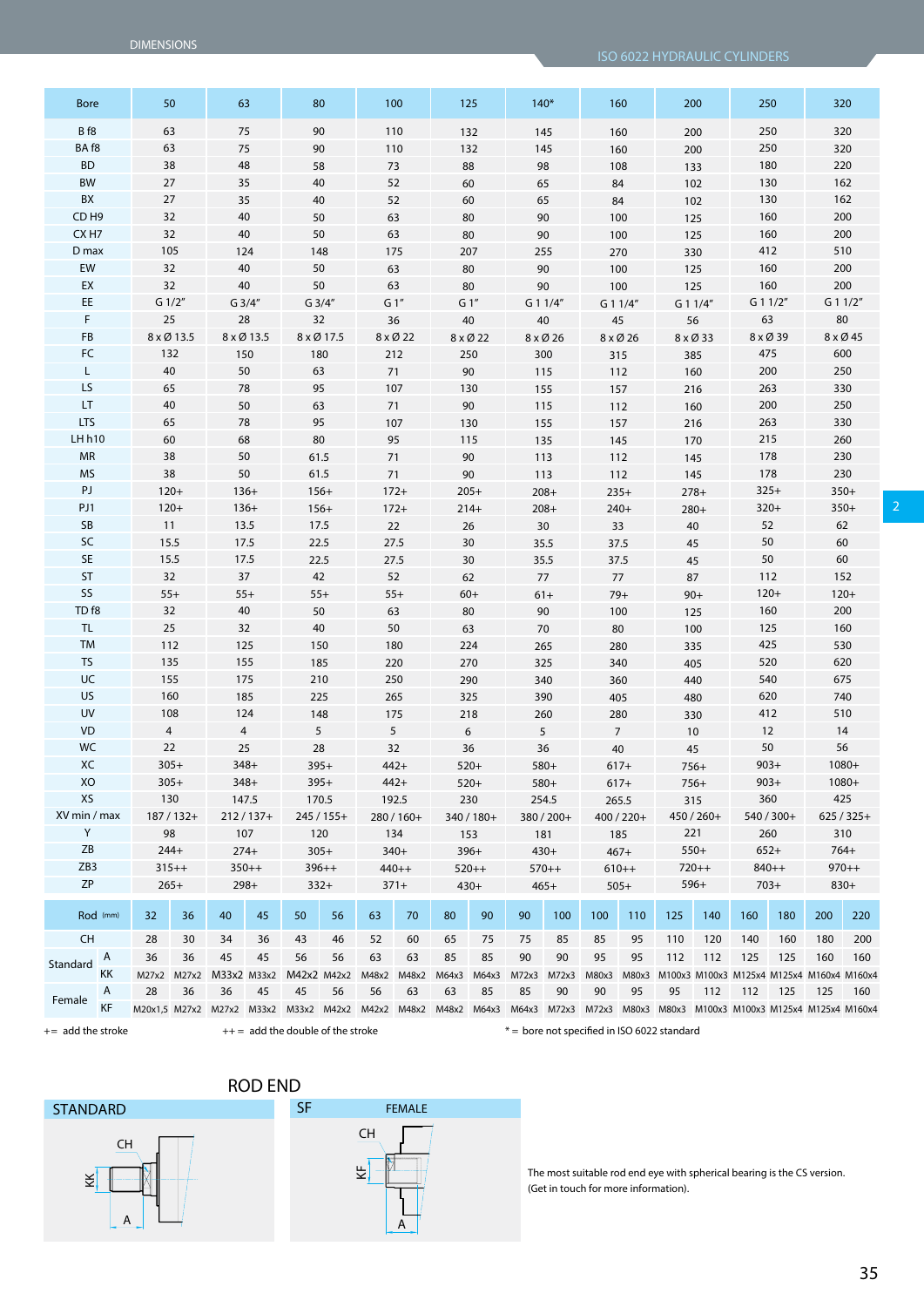|            | <b>ROD MATERIAL</b>              |
|------------|----------------------------------|
| <b>RRX</b> | Stainless steel chromeplated rod |
| <b>RRK</b> | Nikrom rod                       |
| <b>RRH</b> | Hardened chromeplated rod        |



In the standard configuration the oil ports are in position 1.





Front sensor Rear sensor Front and rear sensor



| <b>Bore</b><br>(mm) | DB max (mm)  |
|---------------------|--------------|
| 50                  | 80           |
| 63                  | 80           |
| 80                  | 70           |
| 100                 | 60           |
| 125                 | 65           |
| 160                 | 55           |
| 200                 | 50           |
| 250                 | $\mathbf{0}$ |
| 320                 | 0            |
|                     |              |

 SPV SPZ SPK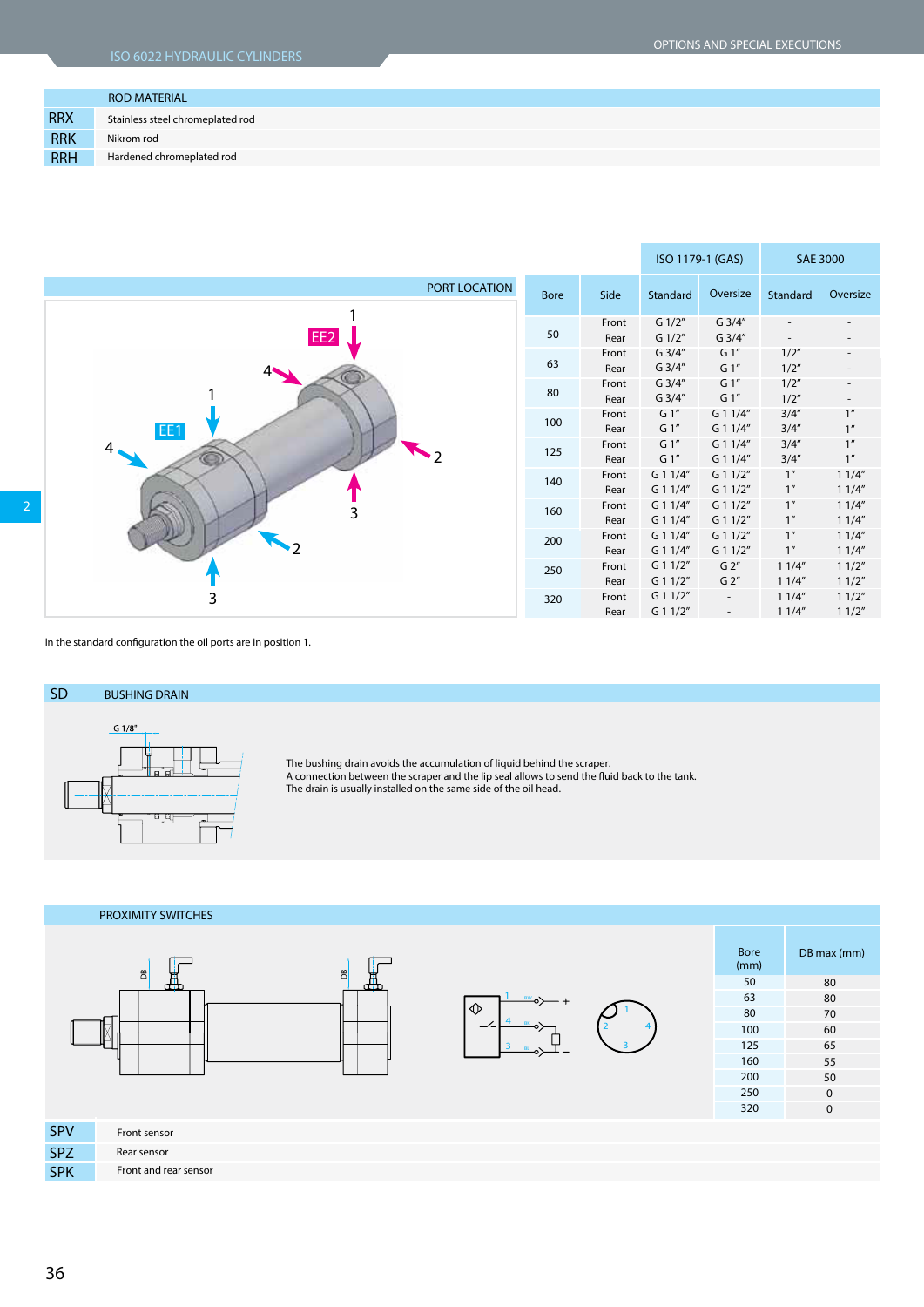|                                                      |                              | <b>ORDERING CODE</b> |                 |   |     |   |   |   |                                   |                                             |
|------------------------------------------------------|------------------------------|----------------------|-----------------|---|-----|---|---|---|-----------------------------------|---------------------------------------------|
|                                                      | <b>DP</b>                    |                      | 125 / 90 /      | A | 500 | S |   |   |                                   |                                             |
| The fields containing sample values $\blacktriangle$ |                              |                      |                 |   |     |   |   |   |                                   |                                             |
| are compulsory.                                      |                              |                      |                 |   |     |   |   |   |                                   |                                             |
| Type                                                 | <b>DP</b>                    |                      |                 |   |     |   |   |   | Special options/versions          | (see page 36)                               |
|                                                      |                              |                      |                 |   |     |   |   |   |                                   | Rod end (see page 35)                       |
|                                                      | Special version (1) SX       |                      |                 |   |     |   | H |   |                                   | Male thread<br>(standard)                   |
| Bore                                                 | Rod                          |                      |                 |   |     |   |   |   | $\ensuremath{\mathsf{SF}}\xspace$ | Female thread                               |
| 50                                                   | 32<br>36                     |                      |                 |   |     |   |   |   |                                   |                                             |
| 63                                                   | 40<br>45                     |                      |                 |   |     |   |   |   |                                   | Seals (see page 30)                         |
| 80                                                   | 50                           |                      |                 |   |     |   |   |   | S                                 | Standard (mineral oil)                      |
|                                                      | 56<br>63                     |                      |                 |   |     |   |   |   | L.                                | Low friction                                |
| 100                                                  | 70                           |                      |                 |   |     |   |   |   | H                                 | Viton®(high temperature, phosphoric esters) |
| 125                                                  | 80<br>90                     |                      |                 |   |     |   |   |   | G                                 | HFC-fluid                                   |
| 140(2)                                               | 90                           |                      |                 |   |     |   |   |   |                                   |                                             |
|                                                      | 100<br>100                   |                      |                 |   |     |   |   |   | Spacer                            | Contact our technical department            |
| 160                                                  | 110                          |                      |                 |   |     |   |   |   |                                   |                                             |
| 200                                                  | 125<br>140                   |                      |                 |   |     |   |   |   |                                   | Stroke                                      |
| 250                                                  | 160                          |                      |                 |   |     |   |   |   |                                   | Specify in mm                               |
|                                                      | 180<br>200                   |                      |                 |   |     |   |   |   |                                   | Adjustable cushioning (4)                   |
| 320                                                  | 220                          |                      |                 |   |     |   |   |   |                                   | Not cushioned                               |
|                                                      | Possible 2 <sup>nd</sup> rod |                      |                 |   |     |   |   |   | $\mathsf{V}$                      | Front only                                  |
|                                                      |                              |                      |                 |   |     |   |   | Z | Z                                 | Rear only                                   |
|                                                      |                              |                      |                 |   |     |   |   | 何 | $\mathsf K$                       | Front and rear                              |
|                                                      |                              | ISO 6022             | Mounting        |   |     |   |   |   |                                   |                                             |
| Front flange                                         |                              | MF3                  | A               |   |     |   |   |   |                                   |                                             |
| Rear flange                                          |                              | MF4                  | B               |   |     |   |   |   |                                   |                                             |
| Dismantable clevis with ball jointed eyeMP6          |                              |                      | D               |   |     |   |   |   |                                   |                                             |
| Dismantable clevis                                   |                              | MP4                  | Ċ               |   |     |   |   |   |                                   |                                             |
| Extended welded clevis with<br>ball jointed eye      |                              | MP5                  | $S_{\parallel}$ |   |     |   |   |   |                                   |                                             |
| Extended welded clevis                               |                              | MP3                  | ${\sf R}$       |   |     |   |   |   |                                   |                                             |
| Intermediate trunnions (3)                           |                              | MT4                  | Н.              |   |     |   |   |   |                                   |                                             |
| Feet                                                 |                              | MS <sub>2</sub>      | E.              |   |     |   |   |   |                                   |                                             |

(1) Indicate SX when the cylinder has special options or versions. Then, indicate in the appropriate box, after the ordering code, the corresponding code (see page 36) followed by the drawing number, if any.

(2) Not included in ISO 6022 standard.

(3) For H mounting (MT4), indicate at the end of the code the letters "XV" followed by the XV quote value (see pages 33-34).

(4) The cushioning is not available for bore 250 and 320.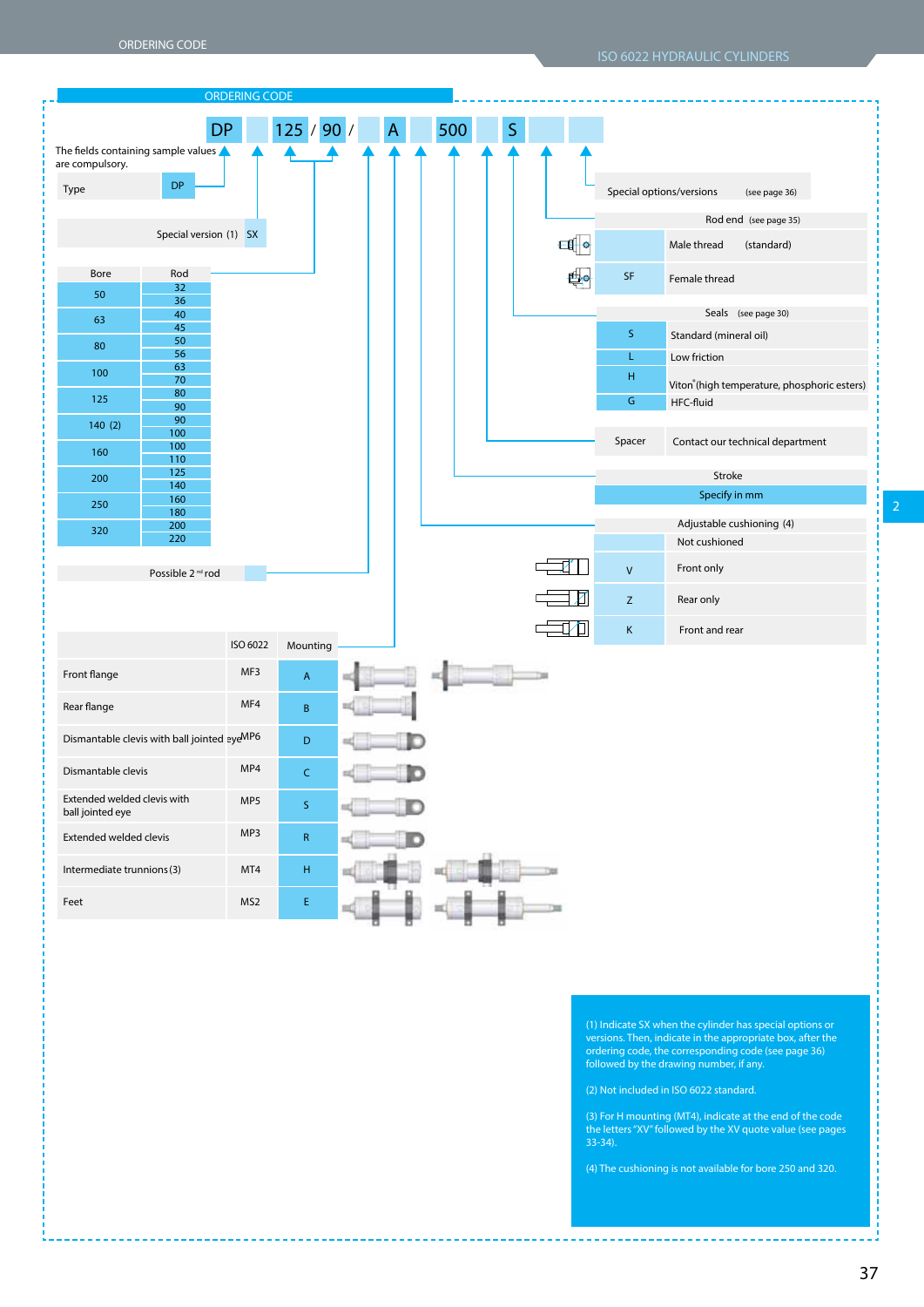

TP servocylinders include an electronic transducer, which allows to obtain the absolute position of the rod. The type of transducer to be used depends on the performance you need. The precision of positioning is determined by 2 elements: the resolution of the transducer and the drive system of the cylinder. The standard transudec is the type **TEMPOSONIC**, that allows high resolutions and different types of control; it supports all the stroke lengths necessary. For Potentiometric and Induttivo type of transducer contact our technical department.



|                 | <b>MV</b>                           | <b>MA</b>                            | <b>MS</b>                           |
|-----------------|-------------------------------------|--------------------------------------|-------------------------------------|
| Transducer type | Temposonic                          | Temposonic                           | Temposonic                          |
| Supply voltage  | 24V DC                              | 24V DC                               | 24V DC                              |
| Output          | $0 - 10V$                           | $4-20$ mA                            | SSI (Syncronic Serial Interface)    |
| Resolution      | <b>Endless</b>                      | <b>Endless</b>                       |                                     |
| Linearity       | $\leq$ ± 0.02% F.S. (min ± 50 µm)   | $\lt$ ± 0.02% F.S. (min $\pm$ 50 µm) | $<$ ±0.01% F.S. (min ± 50 µm)       |
| Repeatability   | $<$ ±0.001% F.S. (min $\pm$ 2.5 µm) | $<$ ±0.001% F.S. (min $\pm$ 2.5 µm)  | $<$ ±0.001% F.S. (min $\pm$ 2.5 µm) |
| Hysteresis      | $<$ 4 $\mu$ m                       | $<$ 4 $\mu$ m                        | $<$ 4 $\mu$ m                       |
| Absorption      | 100 mA                              | 100 mA                               | 100 mA                              |
| Max speed       | $2 \text{ m/s}$                     | $2 \text{ m/s}$                      | $2 \text{ m/s}$                     |
| Temperature     | $-20 + 70$ $\degree$ C              | $-20 + 70$ °C                        | $-20 + 70$ °C                       |
| Max stroke      | 2500                                | 2500                                 | 2500                                |
|                 |                                     |                                      |                                     |

TP servocylinders can be equipped with ISO interface plates, which allow to mount directly on the cylinder the following elements:

- Solenoid valves ON/OFF
- Proportional solenoid valves
- Servovalves

This configuration, together with a CONTROL UNIT, ensures an optimal hydraulic rigidity, which drastically increments the answer time, the repeteability and the precision of the positioning.



## To allow the TD servocylinders to work correctly, you need to completely exhaust the air within the cylinder when setting them up. Therefore, these cylinders not only include air bleed on the heads,<br>but they also have an air bleed on the head of the rod for exhausting the air within the chamber of the transducer. The particular position of this air bleed allows working even when the cylinder is operative, without having to remove the rod from its housing.